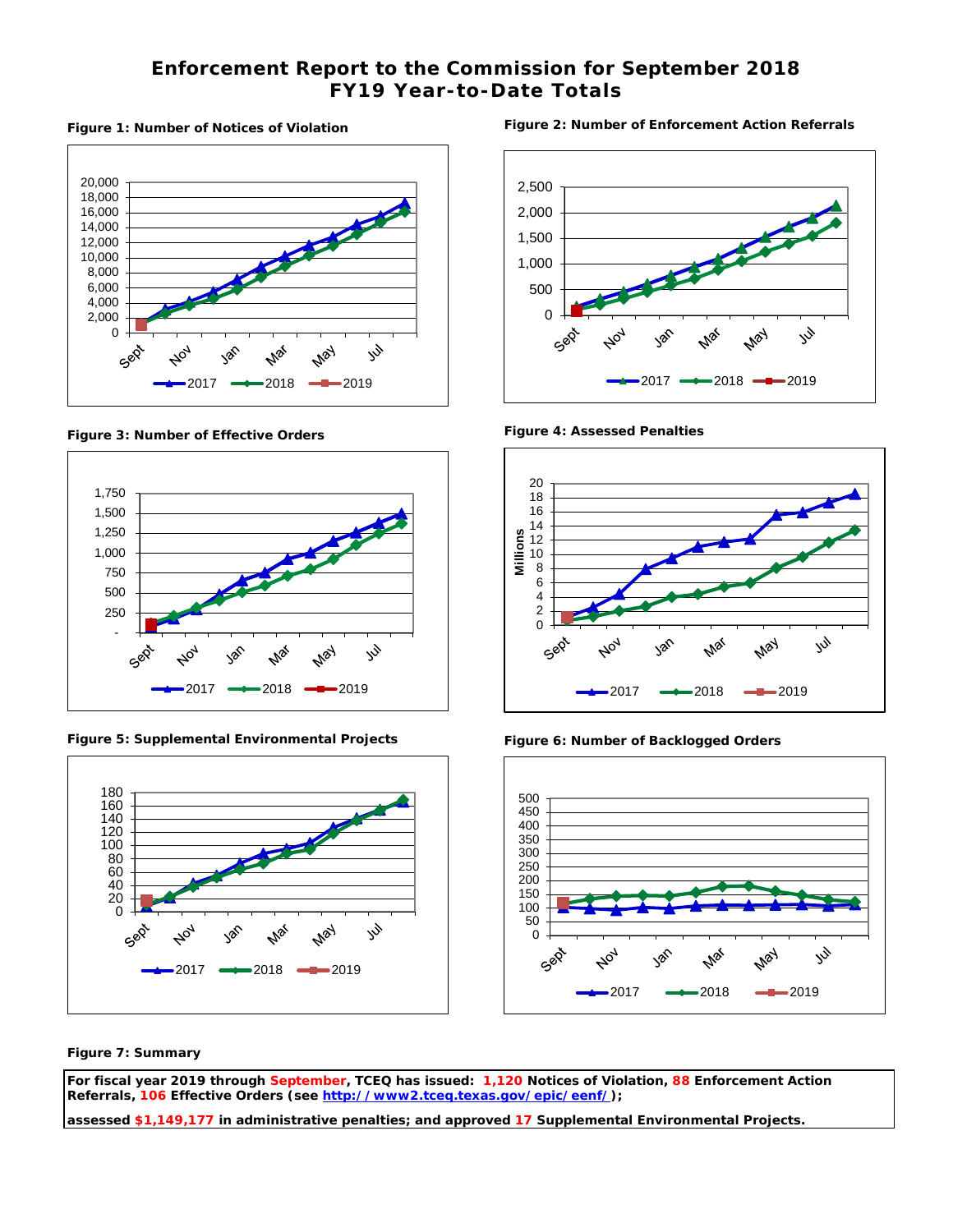### **Enforcement Report to the Commission for September 2018 FY19 Year-to-Date Totals**

### **Programs Summary:**

| <b>PROGRAMS</b>                                         | <b>Notices of</b><br><b>Violation</b> | <b>Effective</b><br><b>Orders</b> | <b>Assessed Penalties</b> |
|---------------------------------------------------------|---------------------------------------|-----------------------------------|---------------------------|
| <b>AGRICULTURE</b>                                      | 1                                     | 0                                 | \$0                       |
| <b>AIR</b>                                              | 57                                    | 19                                | \$424,470                 |
| <b>DAM SAFETY</b>                                       | $\Omega$                              | $\Omega$                          | \$0                       |
| <b>DRY CLEANERS</b>                                     | $\Omega$                              | O                                 | \$0                       |
| <b>INDUSTRIAL &amp; HAZARDOUS</b><br>WASTE <sup>1</sup> | 3                                     | $\overline{2}$                    | \$8,500                   |
| MUNICIPAL SOLID WASTE                                   | 22                                    | 4                                 | \$145,175                 |
| <b>OCCUPATIONAL</b><br>CERTIFICATION                    | $\Omega$                              | 1                                 | \$936                     |
| PETROLEUM STORAGE TANKS                                 | 18                                    | 31                                | \$239,901                 |
| PUBLIC WATER SUPPLY <sup>2</sup>                        | 901                                   | 30                                | \$35,179                  |
| <b>WATER RIGHTS</b><br><b>YTD Complaints = 11</b>       |                                       | 1                                 | \$300                     |
| <b>WATER QUALITY3</b>                                   | 110                                   | 14                                | \$242,948                 |
| MULTI-MEDIA                                             | 7                                     | 4                                 | \$51,768                  |
| <b>YTD TOTALS</b>                                       | 1,120                                 | 106                               | \$1,149,177               |
| <b>FY18 Total for Year</b>                              | 16,132                                | 1,370                             | \$13,379,545              |
| <b>FY17 Total for Year</b>                              | 17,274                                | 1,496                             | \$18,528,937              |

#### **Year-to-Date Summary:**

| <b>YTD Penalty Summary</b>      |           |  |
|---------------------------------|-----------|--|
| <b>Total Deferred Penalties</b> | \$262,592 |  |
| <b>Total Penalties to SEPs</b>  | \$234,662 |  |
| <b>Total Payable Penalties</b>  | \$651,923 |  |
| <b>YTD Case Status Summary</b>  |           |  |
| Attorney General (AG) Judgments | Ω         |  |
| Pending AG Cases <sup>4</sup>   | 219       |  |
| Pending TCEQ Cases              | 1,569     |  |
| <b>Backlogged Cases</b>         | 118       |  |
| <b>Resolved Cases</b>           | 11        |  |
| <b>Orders Being Tracked</b>     | 2,130     |  |

<span id="page-1-0"></span><sup>&</sup>lt;sup>1</sup> Includes radioactive waste and underground injection control cases

<span id="page-1-2"></span><span id="page-1-1"></span><sup>&</sup>lt;sup>2</sup> Includes Notices of Violation based on self-reported data

<sup>&</sup>lt;sup>3</sup> Includes Notices of Violation based on self-reported data

<span id="page-1-3"></span><sup>4</sup> Active TCEQ AG Enforcement Cases attached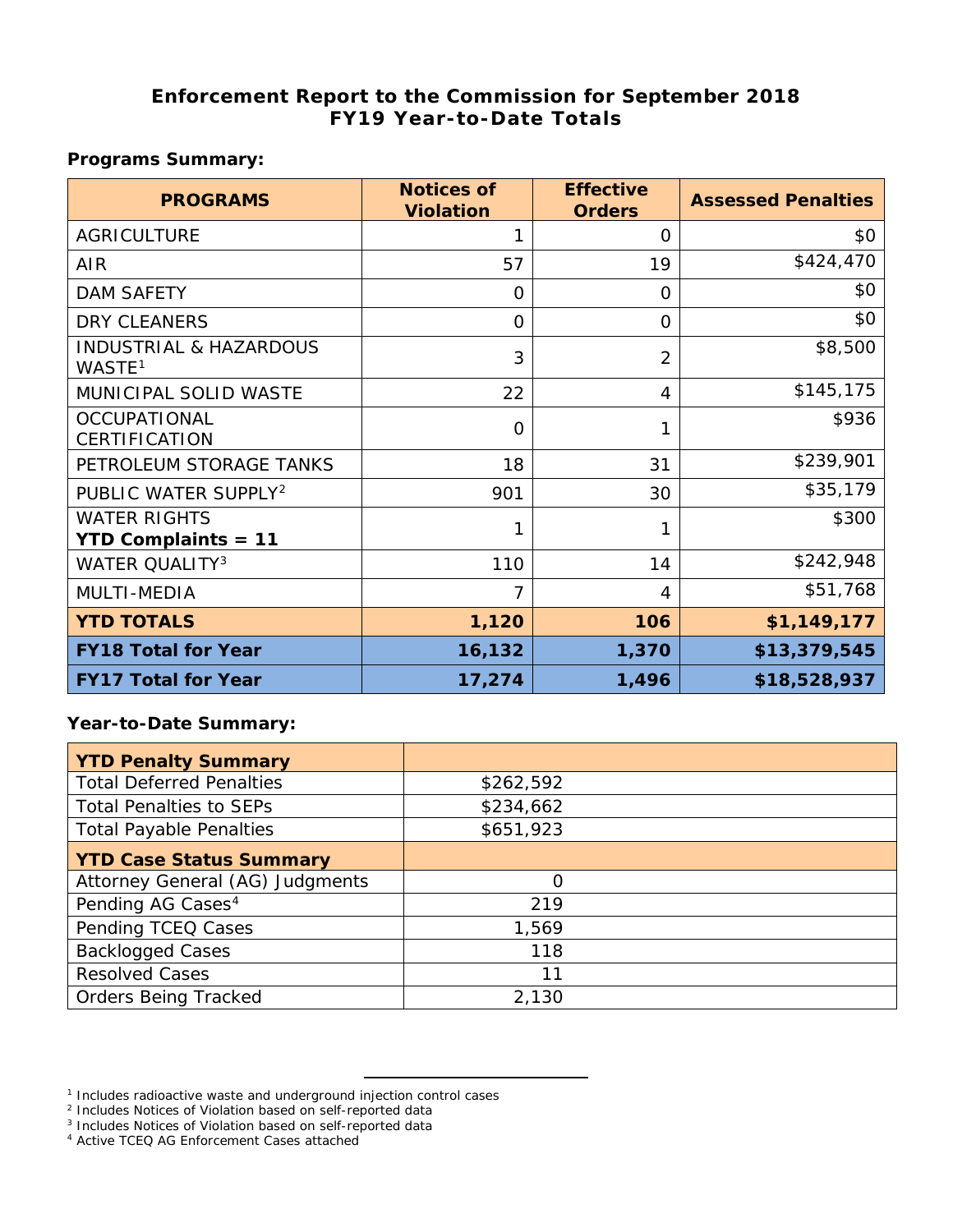| Case No. | Respondent                                                                         | Projected<br><b>Resolution</b><br><b>FY17</b> |
|----------|------------------------------------------------------------------------------------|-----------------------------------------------|
| 616      | Allied Motor Oils & Don Navarro                                                    | >1 Year                                       |
| 5692     | Pulak Barua                                                                        | >1 Year                                       |
| 5864     | Kathie Bryant/Buena Vista Water System                                             | <1 Year                                       |
| 6394     | San Jacinto Utility Incorporated                                                   | >1 Year                                       |
| 6991     | On Site Water Works                                                                | >1 Year                                       |
| 7844     | ISO-TEX INC (Friendswood)/Thomas J. Maloney                                        | >1 Year                                       |
| 10945    | Shred Tech Inc                                                                     | >1 Year                                       |
| 24528    | English, Don L                                                                     | >1 Year                                       |
| 24609    | White Lion Holdings LLC and Bernard Morello                                        | <1 Year                                       |
| 25187    | David Priess & Randy Priess                                                        | >1 Year                                       |
| 25207    | Thunderbird Bay Water Services Inc + Charles Schram and American Central Land Corp | <1 Year                                       |
| 26902    | Van Der Horst U S A Corporation                                                    | >1 Year                                       |
| 29047    | Kimbrell Garland                                                                   | >1 Year                                       |
| 31305    | Villarreal, Juan Martin                                                            | >1 Year                                       |
| 31746    | <b>WSWS Company</b>                                                                | >1 Year                                       |
| 31942    | Zambrano, George                                                                   | >1 Year                                       |
| 33361    | Luke, Dolores A                                                                    | >1 Year                                       |
| 33475    | Manasseh, Philip                                                                   | >1 Year                                       |
| 35166    | Moore, Larry G                                                                     | >1 Year                                       |
| 35366    | Parrish, Charlie                                                                   | >1 Year                                       |
| 35730    | Larry A Webb                                                                       | >1 Year                                       |
| 36130    | Novosad, Mattie                                                                    | <1 year                                       |
| 36204    | Nelson, Patricia Ramsey and McPike, Ruby                                           | >1 Year                                       |
| 36265    | Vasquez, Mark A                                                                    | >1 Year                                       |
| 36473    | Chennault, Henry                                                                   | >1 Year                                       |
| 36768    | Crow Sr, Richard D                                                                 | >1 Year                                       |
| 36828    | Betts, Ira                                                                         | >1 Year                                       |
| 36893    | Bullard, Ryan and Parker, David                                                    | >1 Year                                       |
| 36993    | Saucier, Lester A Jr                                                               | >1 Year                                       |
| 37492    | <b>Bob King's Truck Beds LLC</b>                                                   | >1 Year                                       |
| 37628    | Daniel L. Mauldin/Yuko Mauldin, Trustee                                            | >1 Year                                       |
| 37828    | Espinosa, Gilberto Robles                                                          | <1 year                                       |
| 37837    | Pleasure Point HOA et al                                                           | >1 Year                                       |
| 37842    | Kaufman, James                                                                     | >1 Year                                       |
| 37906    | Z.A.O., Inc./Thunderbird Oil/Ray Bell & Eugene Bell                                | >1 Year                                       |
| 38079    | Yarbrough, Luther G                                                                | <1 Year                                       |
| 38136    | Virginia Franklin Fuller dba Franklin Water System 1 and Franklin Water System 3   | >1 Year                                       |
| 38317    | B & H Group, Inc. and Asif Hemani                                                  | >1 Year                                       |
| 38380    | Matthew Pryor v. State of Texas                                                    | >1 Year                                       |
| 38681    | Walia, Surjit Singh                                                                | >1 Year                                       |
| 38751    | Templeton, William                                                                 | > 1 Year                                      |
| 38811    | French, Michael Eugene                                                             | >1 Year                                       |
| 38954    | Orange Co. v. Randy Romero, Tina Wallace, & Karen Stevens                          | >1 Year                                       |
| 39125    | Mostafa Soliman & Nawal Soliman                                                    | >1 Year                                       |
| 39142    | Esparza, Rodolfo                                                                   | <1 Year                                       |
| 39183    | Kuipers, George                                                                    | >1 Year                                       |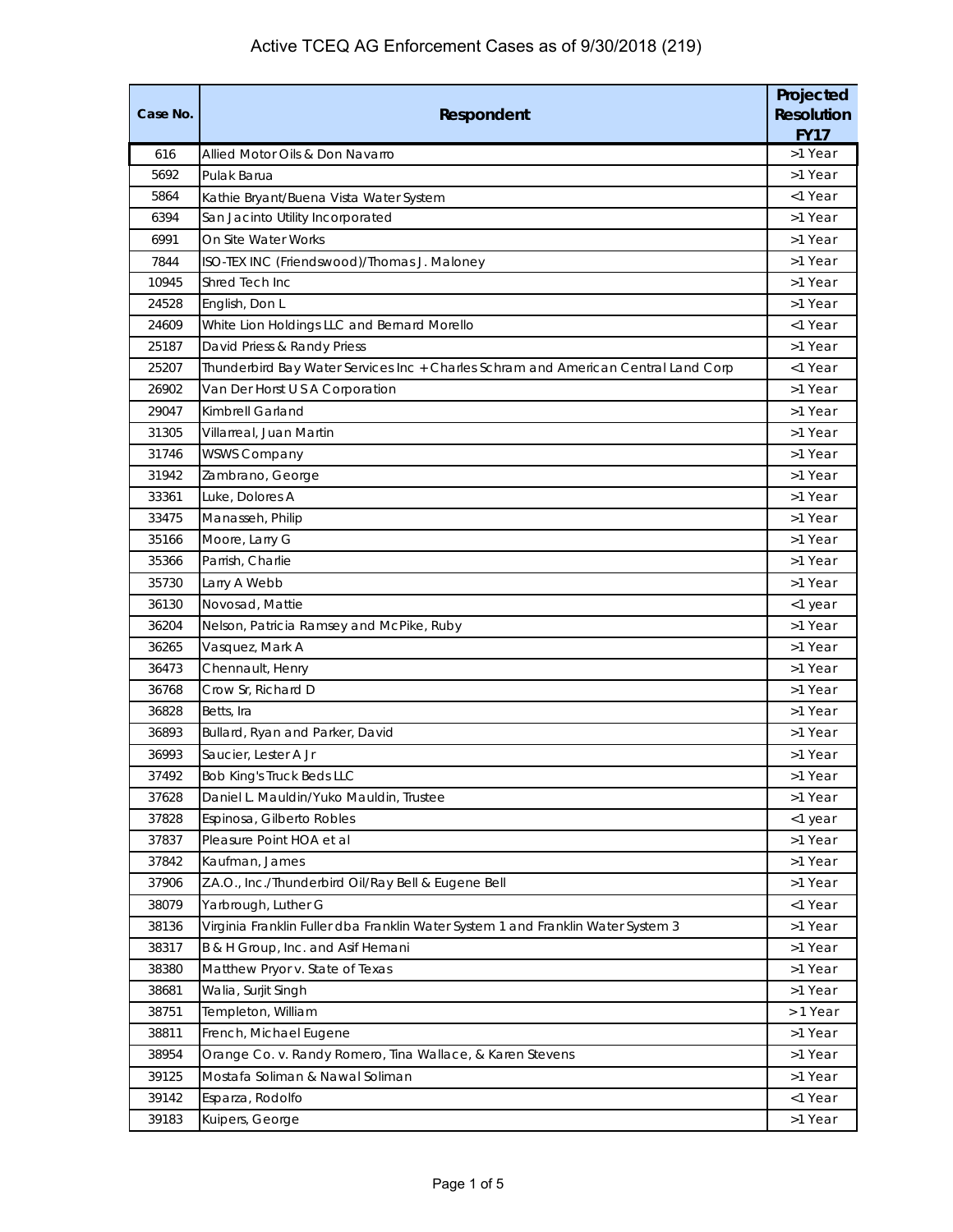| Case No.       | Respondent                                                                                                      |                    |  |  |
|----------------|-----------------------------------------------------------------------------------------------------------------|--------------------|--|--|
| 39489          | Barcenas, Santos                                                                                                | >1 Year            |  |  |
| 39532          | Romo, Fernando Javier dba Sellers Estates                                                                       | >1 Year            |  |  |
| 39972          | Ratliff, Edward                                                                                                 | <1 Year            |  |  |
| 40110          | Grimes, Otila Tillie                                                                                            | >1 Year            |  |  |
| 40158          | Jasani, Ameer Ali                                                                                               | >1 Year            |  |  |
| 40200          | Syll Holt, Kimberly Branson and Michael Branson dba Walnut Bend Water System                                    | >1 Year            |  |  |
| 40378          | Cathey, Larry                                                                                                   | >1 Year            |  |  |
| 40439          | Beverlin, Terry                                                                                                 | >1 Year            |  |  |
| 41070          | Chatarpal, Thakoor                                                                                              | >1 Year            |  |  |
| 41667          | Stone Hedge Utility Co Inc                                                                                      | >1 Year            |  |  |
| 41717          | David Fenoglio / Sunset Water & Texas Rain Holdings                                                             | >1 Year            |  |  |
| 41906          | Jackson, George W                                                                                               | >1 Year            |  |  |
| 42001          | Essex, Dorothy A                                                                                                | >1 Year            |  |  |
| 42079          | Harris, Kelly                                                                                                   | > 1 Year           |  |  |
| 42419          | State of Texas v. Bulldog Tire Recycling, Inc. and Theodore M. Theil                                            | >1 Year            |  |  |
| 42802          | Harris Co. v. PMSV River Oaks                                                                                   | >1 Year            |  |  |
| 42823          | Crystal International, Inc.                                                                                     | >1 Year            |  |  |
| 43458          | Shawn M. Horvath/Aero Valley Water Service                                                                      | >1 Year            |  |  |
| 44157          | Karishma Properties Inc                                                                                         | >1 Year            |  |  |
| 44339          | Community Utility Company                                                                                       | >1 Year            |  |  |
| 44610          | Graves, Leo                                                                                                     | >1 Year            |  |  |
| 45272          | Duncan, William Bartley                                                                                         | > 1 Year           |  |  |
| 45477          | Ector Co. v. Alberto Garcia                                                                                     | >1 Year            |  |  |
| 45500          | Blevins, Tommy Joe                                                                                              | >1 Year            |  |  |
| 45503          | Austin Equipment Company, LC                                                                                    | >1 Year            |  |  |
| 45890          | Suburban Utility Co                                                                                             | >1 Year            |  |  |
| 45955          | Brown, Doris                                                                                                    | >1 Year            |  |  |
| 46117          | Jerry & Diane Baker/Ashley Martin (Baker Dam)                                                                   | >1 Year            |  |  |
| 46172          | Ector Co. v. Quell Petroluem                                                                                    | >1 Year            |  |  |
| 46237          | Grayson Co. v. Tim Sommers, James Glendening, Touche International, Inc., Trident Environme                     | >1 Year            |  |  |
| 46264          | Ector Co. v. Juan Carlos Deras/CD Transport LLC                                                                 | >1 Year            |  |  |
| 46270          | Ector Co. v. Plant Maintenance Svcs, et al                                                                      | >1 Year            |  |  |
| 46319          | Tanner Mahan, Tyler & Hedy Wright                                                                               | >1 Year            |  |  |
| 46558          | Danny Ginez dba Jesse's Radiator & Muffler Shop                                                                 | > 1 Year           |  |  |
| 46658          | Haz-Pak Inc                                                                                                     | >1 Year            |  |  |
| 46778<br>46886 | Trident Environmental Resource Consulting, LLC<br>Jose Flores Cabazos aka Jose Flores Cavazos dba Cabazos Homes | >1 Year<br><1 Year |  |  |
| 46947          | Hill Top Café                                                                                                   |                    |  |  |
| 47146          |                                                                                                                 | >1 year<br>>1 Year |  |  |
| 47189          | Karen Reeves, Pleasant Ridge, Timber Creek                                                                      | >1 Year            |  |  |
| 47191          | WEIR BROS, INC. dba Weir Brothers Sand Pit<br>Haana Business LLC                                                | >1 Year            |  |  |
| 47264          | Ector Co. v. Javelina Envtl, Enrique Villanueva, and Thomas Contreras                                           | >1 Year            |  |  |
| 47725          | Falcons Lair Utility & Reclamation District                                                                     | >1 Year            |  |  |
| 47750          | Ector Co. v. Ruiz Enterprises & Aaron Ruiz                                                                      | >1 Year            |  |  |
| 47766          | Ector Co. v. Chad Al Wright & Damn Wright Oilfield Svcs.                                                        | >1 Year            |  |  |
| 47779          |                                                                                                                 |                    |  |  |
|                | Ector Co. v. A. Bartlett Group & Andrew Bartlett                                                                | >1 Year            |  |  |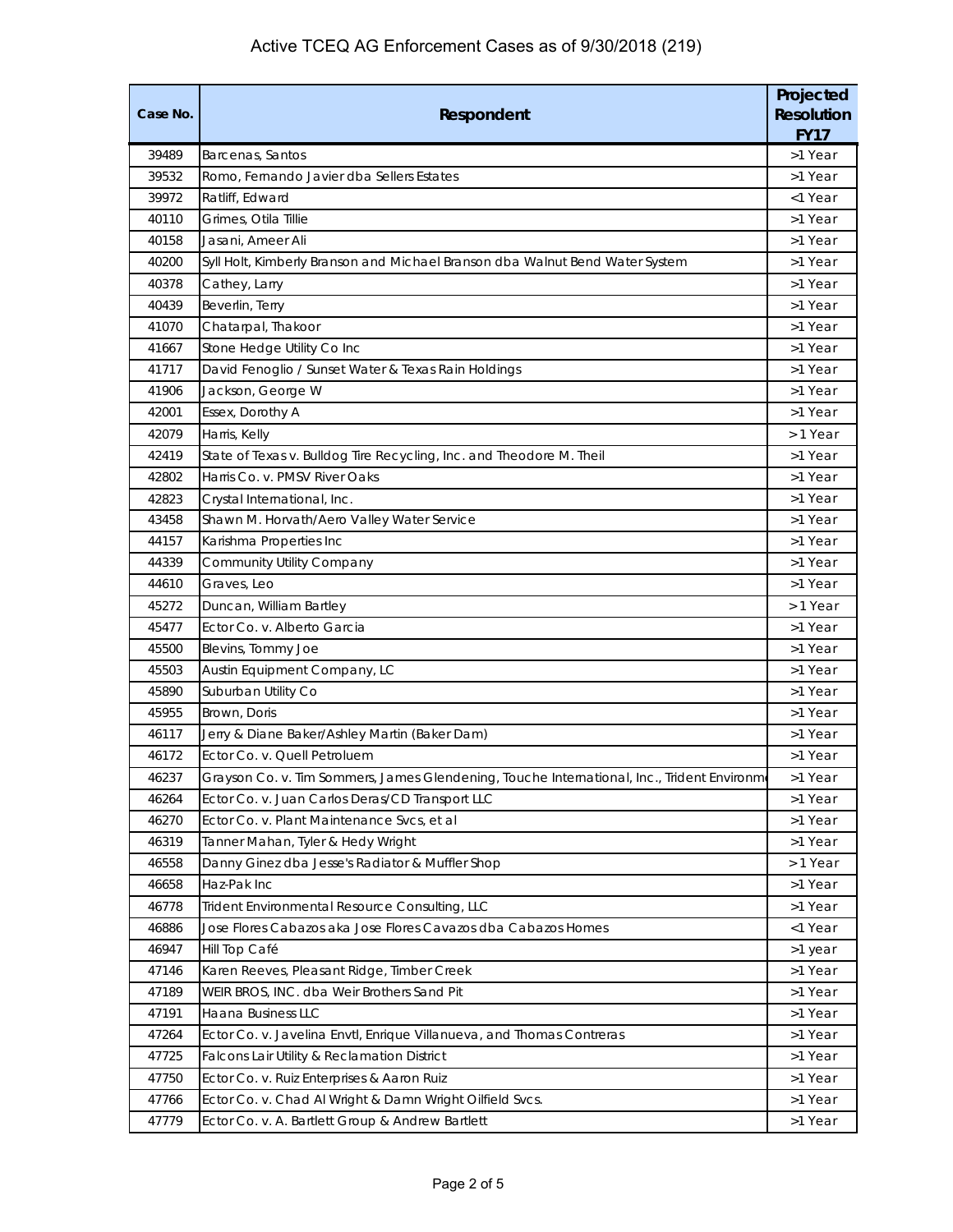| Case No. | Respondent                                                            | Projected<br><b>Resolution</b><br><b>FY17</b> |
|----------|-----------------------------------------------------------------------|-----------------------------------------------|
| 47914    | Ector Co. v. Freedom Tank Rentals & Mfg.                              | >1 Year                                       |
| 47937    | Ector Co. v. Martin Muniz                                             | >1 Year                                       |
| 47940    | Lowman, James Travis                                                  | >1 Year                                       |
| 47983    | <b>LGI Land LLC</b>                                                   | >1 Year                                       |
| 48068    | Riviera Club Inc. dba Stop N Bye                                      | >1 Year                                       |
| 48071    | Ector Co. v. Audie Meade dba Aaa Septic Tank Svcs                     | >1 Year                                       |
| 48178    | Moore, John L. and John C.                                            | >1 Year                                       |
| 48444    | Motal, Thomas and Motal, Connie H.                                    | >1 Year                                       |
| 48482    | Robert Harold Payne                                                   | >1 Year                                       |
| 48559    | Ector Co. v. Roywell Svcs                                             | >1 Year                                       |
| 48663    | Travis Co. v. Frank Hernandez                                         | >1 Year                                       |
| 48687    | Travis Co. v. Damaso Rojo                                             | >1 Year                                       |
| 48690    | Travis Co. v. Mohammad Khurshid                                       | >1 Year                                       |
| 49325    | Consumers Water Inc.                                                  | >1 Year                                       |
| 49457    | Limas, Leroy Leonard                                                  | >1 Year                                       |
| 49463    | Alamo Commercial Properties, Ltd.                                     | >1 Year                                       |
| 49595    | Ector Co. v. Fishing Tool Repair & Manufacturing                      | >1 Year                                       |
| 49824    | Harris Co. v. Irfan Sheikh dba Texas Farm Fresh Halal Meat            | <1 year                                       |
| 49826    | Ector Co. v. Gary Don Horrell And Cody Grant Logan                    | >1 Year                                       |
| 50001    | Ector Co. v. Ramon Levario                                            | >1 Year                                       |
| 50019    | Crystal International Inc                                             | >1 Year                                       |
| 50114    | Rhonda Vanover                                                        | >1 Year                                       |
| 50238    | Yarbrough, Shawn Mark / Walnut Ridge Estates                          | >1 Year                                       |
| 50293    | Moody, Leroy                                                          | >1 Year                                       |
| 50654    | Mitesh C-Store, S A Patel and K V Patel                               | >1 Year                                       |
| 51221    | Ector Co. v. ATC West Texas, LLC et al                                | >1 Year                                       |
| 51226    | Garcia, Francisco R, Garcia, Maria Mayela and Parrillando SA, L.L.C.  | <1 Year                                       |
| 51269    | Kennard's Thomas Corner, LLC                                          | >1 year                                       |
| 51455    | Village Of Surfside Beach                                             | >1 Year                                       |
| 51514    | Tom Green County FWSD 2                                               | >1 year                                       |
| 51637    | Texas Architectural Aggregate, Inc. v. TCEQ                           | >1 Year                                       |
| 51736    | Las Palomas Water Services Company (52379 & 53739 merged w/this case) | > 1 Year                                      |
| 51919    | Harris Co. v. Epitacio Gomez                                          | >1 Year                                       |
| 52059    | Ector Co. v. Hydro-Con, LLC                                           | >1 Year                                       |
| 52084    | Travis Co. v. John Schleis                                            | >1 Year                                       |
| 52184    | Corey Steven Abel                                                     | >1 Year                                       |
| 52324    | Lass Water Company, Inc. (15 water systems/4 regions)                 | >1 Year                                       |
| 52773    | Fort Bend Co. v. Volkswagen/Audi et al                                | >1 Year                                       |
| 52774    | Dallas Co. v. Volkswagen/Robert Bosch, LLC et al                      | >1 Year                                       |
| 52775    | Montgomery Co. v. Volkswagen et al                                    | >1 Year                                       |
| 52776    | Victoria Co. v. Volkswagen et al                                      | >1 Year                                       |
| 52777    | Harris Co. v. Volkswagen et al                                        | >1 Year                                       |
| 52778    | Webb Co. v. Volkswagen et al                                          | >1 Year                                       |
| 52779    | State of Texas & Travis Co. v. Volkswagen et al                       | >1 Year                                       |
| 52780    | Bexar Co. v. Volkswagen et al                                         | >1 Year                                       |
| 52781    | Ector Co. v. Volkswagen at al                                         | >1 Year                                       |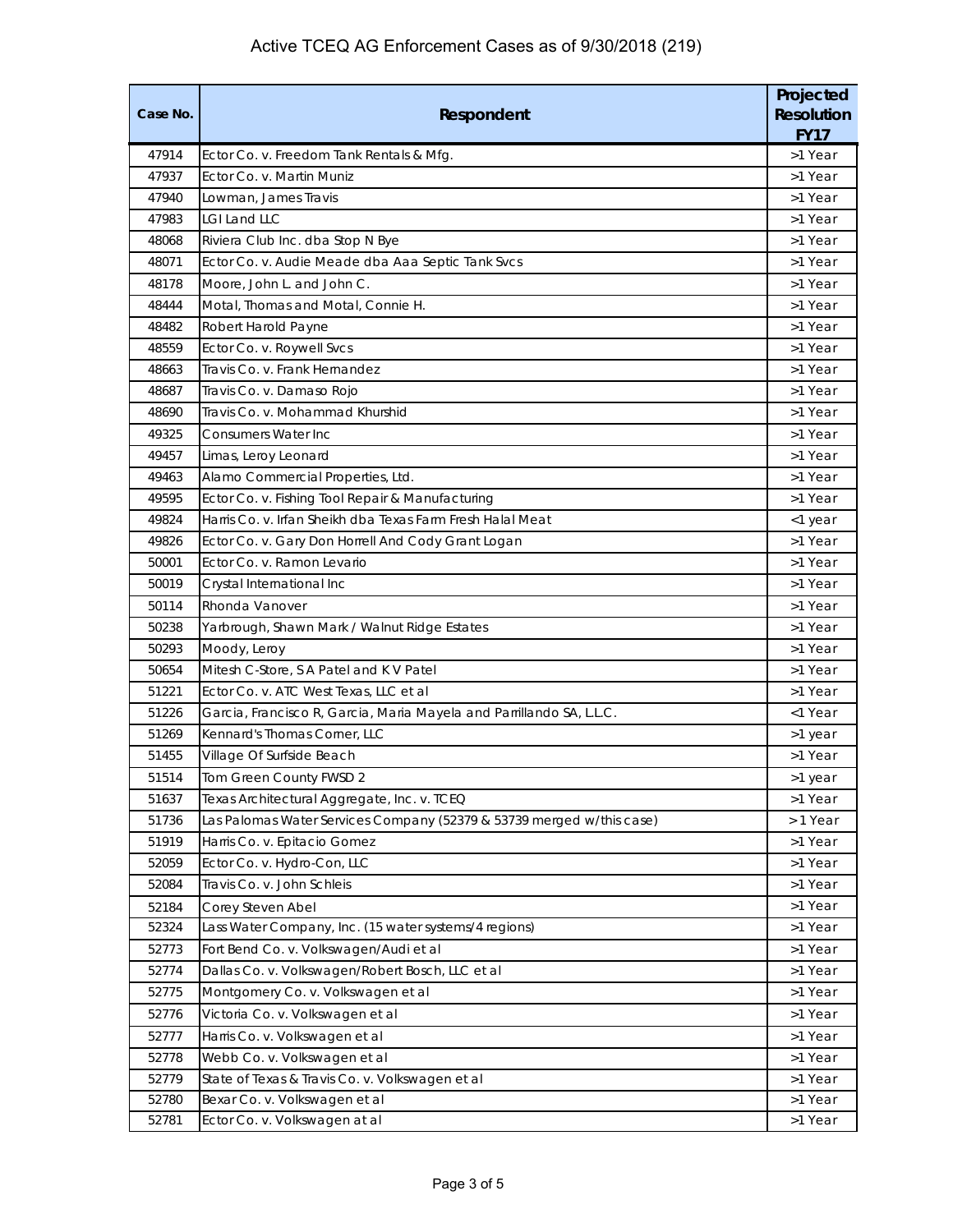| Case No. | Respondent                                                                                                                                     | Projected<br><b>Resolution</b><br><b>FY17</b> |
|----------|------------------------------------------------------------------------------------------------------------------------------------------------|-----------------------------------------------|
| 52782    | El Paso Co. v. Volkswagen et al                                                                                                                | >1 Year                                       |
| 52783    | Hunt Co. v. Volkswagen et al                                                                                                                   | >1 Year                                       |
| 52784    | Tarrant Co. v. Volkswagen, et al                                                                                                               | >1 Year                                       |
| 52785    | Nueces Co. v. Volkswagen et al                                                                                                                 | >1 Year                                       |
| 52786    | Hidalgo Co. v. Volkswagen et al                                                                                                                | >1 Year                                       |
| 52842    | Pasadena Refining System, Inc.                                                                                                                 | >1 Year                                       |
| 52868    | Brazoria Co. v. Daniel Infante, et al                                                                                                          | >1 Year                                       |
| 52870    | Travis Co. v. Jesse Alba                                                                                                                       | >1 Year                                       |
| 52931    | Travis Co. v. Proof & Cooper, LLC & Double Barrell Holdings, LLC                                                                               | >1 Year                                       |
| 52996    | Travis Co. v. Carolina Jakob and Esparanza Martinez                                                                                            | >1 Year                                       |
| 53064    | Edward J. Rifenbury & William P. Easley / We Recycle Texas                                                                                     | >1 Year                                       |
| 53134    | Edwin L. Carlisle dba Crafton Mobile Home Park                                                                                                 | >1 Year                                       |
| 53206    | Great Southern Realty Company                                                                                                                  | <1 year                                       |
| 53431    | James L. Oxford dba Country Villa MHP                                                                                                          | >1 Year                                       |
| 53679    | TEXAS RAIN HOLDING, Wallace Hardie, Tawakoni Waste                                                                                             | >1 Year                                       |
| 53702    | Fort Bend County Municipal Utility District 168                                                                                                | >1 Year                                       |
| 53703    | Angelina County WCID 4<br>Petro-Tech Environmental, LLC                                                                                        | <1 Year<br>>1 Year                            |
| 53757    |                                                                                                                                                |                                               |
| 53797    | VISTA INTERNATIONAL TECHNOLOGIES, INC.                                                                                                         | > 1 Year                                      |
| 53842    | Delhi Services, LLC and JML Energy Resources, LLC                                                                                              | >1 Year                                       |
| 54247    | THE PREMCOR REFINING GROUP INC.                                                                                                                | >1 Year                                       |
| 54292    | B, C & C MANAGEMENT, INC., SUR VALLEY TRANSPORT CO., and J. L. BARTH CO. (39004,<br>53351 cases merged and submitted to OAG)                   | >1 Year                                       |
| 54386    | Houston Refining LP                                                                                                                            | <1 Year                                       |
| 54561    | Harris Co. v. Pasadena Refining System, Inc.                                                                                                   | >1 Year                                       |
| 54572    | Walker Co. v. Volkswagon et al                                                                                                                 | >1 Year                                       |
| 54573    | Taylor Co. v. Volkswagon et al                                                                                                                 | >1 Year                                       |
| 54574    | Lubbock Co. v. Volkswagon et al                                                                                                                | >1 Year                                       |
| 54575    | Denton Co. v. Volkswagen/Robert Bosch, LLC et al                                                                                               | >1 Year                                       |
| 54576    | Jefferson Co. v. Volkswagon et al                                                                                                              | >1 Year                                       |
| 54577    | Parker Co. v. Volkswagon et al                                                                                                                 | >1 Year                                       |
| 54578    | Brazos Co. v. Volkswagon et al                                                                                                                 | >1 Year                                       |
| 54920    | Felipe Posada dba Key Road Subdivision                                                                                                         | >1 Year                                       |
| 54926    | Tire Recycling & Processing LLC dba Santa Anita Reclamation                                                                                    | >1 Year                                       |
| 55112    | City of Pearland v. Blue Ridge Landfill TX, LP                                                                                                 | >1Year                                        |
| 55154    | Harris Co. v. Joel Burkholder                                                                                                                  | >1 Year                                       |
| 55270    | Harris Co. v. David Duarte Individually and dba Eagle Prentice, Hilaria Duarte Individually<br>and dba Eagle Prentice, and Eagle Prentice, LLC |                                               |
|          |                                                                                                                                                | >1 Year                                       |
| 55294    | Harris Co. v. Webb & Webb Construction, LLC                                                                                                    | >1 Year                                       |
| 55324    | The Dow Chemical Company                                                                                                                       | >1 Year                                       |
| 55325    | Harris Co. v. KMCO, LLC                                                                                                                        | >1 Year                                       |
| 55403    | City of Carrizo Springs v. DHW Well Service                                                                                                    | >1 Year                                       |
| 55442    | Shell Oil Company                                                                                                                              | >1 Year                                       |
| 55443    | Harris Co. v. Zak Brothers, Inc.                                                                                                               | >1 Year                                       |
| 55657    | Total Petrochemicals & Refining USA Inc.                                                                                                       | >1 Year                                       |
| 55674    | Perrin Water Systems, Inc. & Texas Rain Holdings                                                                                               | >1 Year                                       |
| 55830    | ExxonMobil Oil Corporation                                                                                                                     | >1 Year                                       |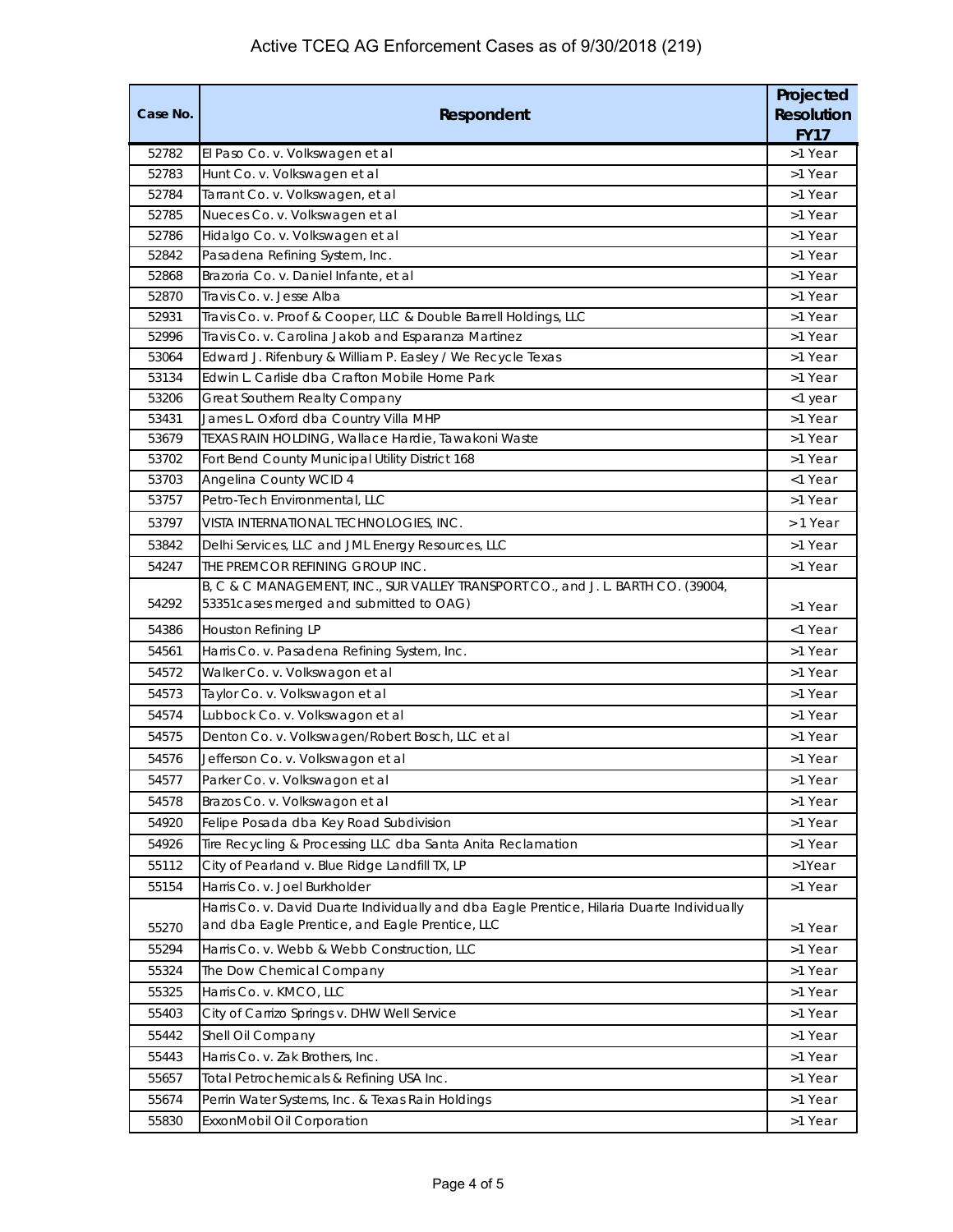| Case No.   | Respondent                                                                                  |         |  |  |
|------------|---------------------------------------------------------------------------------------------|---------|--|--|
| 55860      | Nuvira Hospitality, Inc./Ramesh Raj/Rohit Kumar dba Anchor Motel                            | >1 Year |  |  |
| 55902      | Valero Energy Partners LP                                                                   | >1 Year |  |  |
| 55906      | Harris Co. v. Akzo Nobel Polymer Chemicals, L.L.C. and Akzo Noble Functional Chemicals, L.L | >1 Year |  |  |
| 55965      | Harris Co. v. Jose A. Flores & Nohemy A. Granados-Flores                                    | >1 Year |  |  |
| 55969      | Harris Co. v. Arkema, Inc.                                                                  | >1 Year |  |  |
| 56007      | Fazio Family Investments, Inc.                                                              | >1 Year |  |  |
| 56035      | Travis Co. V. Robert Grote Jr. and Diamond G Ventures, Inc.                                 | >1 Year |  |  |
| 56205      | Travis Co. v. Stephanie Ashley                                                              | >1 Year |  |  |
| 56777      | Harris Co. v. Edwin Dean Heil and Tara L. Heil                                              | >1 Year |  |  |
| <b>TBD</b> | State of Texas v. Chemical Recovery Technologies, Inc.                                      | >1 Year |  |  |
| TBD        | Hunt Co. v. Fiat-Chrysler                                                                   | >1 Year |  |  |
| TBD        | Harris Co. v. Fiat-Chrysler                                                                 | >1 Year |  |  |
| TBD        | Bee Co. v. Fiat-Chrysler                                                                    | >1 Year |  |  |
| TBD        | Tarrant Co. v. Fiat-Chrysler                                                                | >1 Year |  |  |
| <b>TBD</b> | Dallas Co. v. Fiat-Chrysler                                                                 | >1 Year |  |  |
| <b>TBD</b> | Cameron Co. v. Fiat-Chrysler                                                                | >1 Year |  |  |
| TBD        | El Paso v. Fiat-Chrysler                                                                    | >1 Year |  |  |
| TBD        | Randall Co. v. Fiat-Chrysler                                                                | >1 Year |  |  |
| <b>TBD</b> | Montgomery Co. v. Fiat-Chrysler                                                             | >1 Year |  |  |
| <b>TBD</b> | Bowie Co. v. Fiat-Chrysler                                                                  | >1 Year |  |  |
| TBD        | Bowie Co. v. Volkswagen et al                                                               | >1 Year |  |  |
| TBD        | Harris Co. ESD No. 60 v. Sara Morales and Rebecca Morales                                   | >1 Year |  |  |
| <b>TBD</b> | Harris Co. v. Quala Wash Holdings, LLC and Quala Systems, Inc.                              | >1 Year |  |  |
| <b>TBD</b> | Harris Co. v. Wright Containers, L.L.C.                                                     | >1 Year |  |  |
| <b>TBD</b> | Harris Co. v. Juan Mendo & Mahara Mendo                                                     | >1 Year |  |  |
| <b>TBD</b> | Harris Co. v. Affordable Land Services, LLC                                                 | >1 Year |  |  |
| TBD        | Randall Co. v. Volkswagen et al                                                             | >1 Year |  |  |
| <b>TBD</b> | Leon Co. v. Volkswagen et al                                                                | >1 Year |  |  |
| TBD        | Harrison Co. v. Volkswagen et al                                                            | >1 Year |  |  |
| TBD        | Burnet Co. v. Volkswagen et al                                                              | >1 Year |  |  |
| TBD        | Liberty Co. v. Arkema Inc.                                                                  | >1 Year |  |  |
| TBD        | Wichita Co. v. Wells Fargo Bank                                                             | >1 Year |  |  |
| TBD        | Harris Co. v. BCH Gallery at Champions, LLC, et al.                                         | >1 Year |  |  |
| TBD        | Harris Co. v. TRC Waste Services, LLC, Winston A. Norman and Estate of Alton Bridges        | >1 Year |  |  |
| TBD        | Ector Co. v. Road Ranger, LLC                                                               | >1 Year |  |  |
| TBD        | Harris Co. v. Josefina Salgado Gonzalez                                                     | >1 Year |  |  |